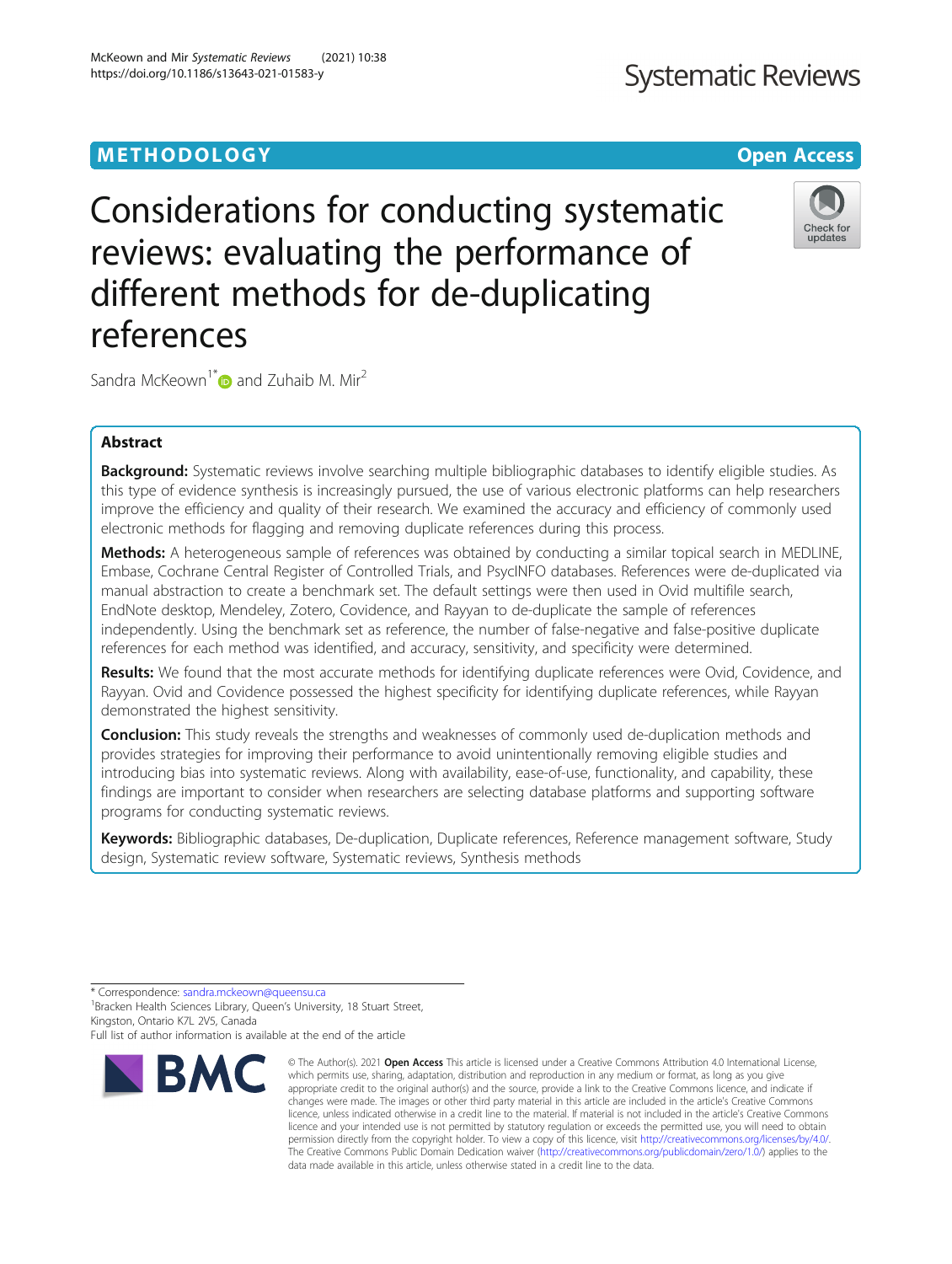# Background

As research in the form of systematic reviews and metaanalyses is increasingly pursued, evidence from methodological studies can help researchers carry out these, and other types of knowledge syntheses, more efficiently [[1,](#page-7-0) [2](#page-7-0)]. Part of the process of conducting systematic reviews and other syntheses is to identify all studies meeting predetermined eligibility criteria to answer a research question in order to assess the full scope of research evidence and reduce the risk of reporting bias [[3\]](#page-7-0). Searching multiple bibliographic databases to identify all studies is imperative, as many databases contain unique references in addition to overlapping content  $[4-7]$  $[4-7]$  $[4-7]$  $[4-7]$  $[4-7]$ . Managing database overlap prior to screening the search results helps prevent researchers from screening the same references for inclusion or exclusion multiple times. This is no small feat as many comprehensive literature searches retrieve thousands of search results. Therefore, efficient and accurate methods for removing duplicate references are needed.

Various methods are available for identifying and removing duplicate references, otherwise referred to as "de-duplicating" or "de-duplication". At the database platform level, search results retrieved from different databases available via Ovid, such as MEDLINE, Embase, and Cochrane Central Register of Controlled Trials (CENTRAL), can be de-duplicated using Ovid multifile search [[8\]](#page-7-0). Reference management software such as End-Note, Mendeley, RefWorks, and Zotero have long provided de-duplication functionality, and researchers have previously reported utilizing such tools for this purpose [[9](#page-7-0)–[12\]](#page-7-0). More recently, software programs specifically developed to facilitate the production of systematic reviews and other syntheses are starting to offer de-duplication functionality, including both proprietary (e.g., Covidence and DistillerSR) and free options (e.g., Rayyan) [[13,](#page-7-0) [14](#page-7-0)].

Currently, only anecdotal evidence exists about the performance of de-duplicating references in Covidence and Rayyan [[15,](#page-7-0) [16\]](#page-7-0). Previous research has demonstrated that de-duplication in EndNote, Mendeley, and Ref-Works was only partially successful; however, these programs may have improved their algorithms in recent years (EndNote has since been sold by Thomson Reuters to Clarivate Analytics) [[17\]](#page-7-0). As such, a broad assessment of different methods for de-duplication is lacking. Therefore, the objective of this study was to evaluate the accuracy, sensitivity, and specificity of default deduplication settings for Ovid multifile search and commonly used electronic methods, including EndNote desktop X9, Mendeley, Zotero, Covidence, and Rayyan.

# Methods

# Database searches

Database search strategies from a prior synthesis on the topic of psilocybin-assisted therapies were modified to collect a sample of references for this study. Psilocybin is a naturally occurring tryptophan derivative with psychoactive properties found in several species of mushroom [[18\]](#page-7-0). While several psilocybin trials have demonstrated safety, tolerability, and efficacy in treating a range of mental health disorders, legal prohibition of psilocybin in many countries hinders continued clinical investigation and therapeutic use [\[18](#page-7-0)]. This search topic was within the scope of a variety of databases (biomedical and subject-specific) and allowed retrieval of a heterogeneous sample of references including a variety of publication types (articles, book content, and grey literature in the form of conference proceedings and dissertations), dating back to the 1950s, in over 10 languages.

The bibliographic databases selected to search for studies included the minimum three recommended for Cochrane Reviews (MEDLINE, Embase and CENTRAL), which are generally considered to be the most important sources to search for reports of trials [[3,](#page-7-0) [4](#page-7-0), [19](#page-7-0)–[22](#page-7-0)]. Ovid is the only platform that offers access to all three of these databases (as opposed to other platforms such as EBSCO and ProQuest), which also allows users to utilize its de-duplication functionality when searching across different databases. The Ovid interface was used to search the three key databases, as well as the psychology and psychiatry database PsycINFO (available via Ovid), because of its relevance to the search topic.

Customized, database-specific searches were executed simultaneously in the following four databases via the Ovid platform in December 2018: MEDLINE, Embase, CENTRAL, and PsycINFO. The "use" command for each database segment code ensured that each databasespecific search only retrieved results from the appropriate database (Table 1). The search approach was kept

Table 1 Customized database search strategies utilizing keywords<sup>a</sup> and database-specific subject headings on the Ovid platform

| #              | <b>Searches</b>                 | <b>Results</b> |
|----------------|---------------------------------|----------------|
| 1              | psilocybin*.mp. or psilocybin/  | 3130           |
| $\mathfrak{D}$ | 1 use ppez [MEDLINE segment]    | 895            |
| 3              | psilocybin*.mp. or psilocybine/ | 3130           |
| $\overline{4}$ | 3 use emczd [Embase segment]    | 1672           |
| 5              | psilocybin*.mp. or psilocybin/  | 3130           |
| 6              | 5 use psyh [PsycINFO segment]   | 449            |
| $\overline{7}$ | psilocybin*.mp.                 | 3130           |
| 8              | 7 use cctr [CENTRAL segment]    | 114            |
| 9              | $2$ or 4 or 6 or 8              | 3130           |

<sup>a</sup>By default, Ovid searches for your keywords in the default multi-purpose (.mp) set of fields

\*The use of an asterisk in the search strategy indicates unlimited right-hand truncation, which searches for variations on a word that are formed with different suffixes

/The forward slash denotes a subject heading search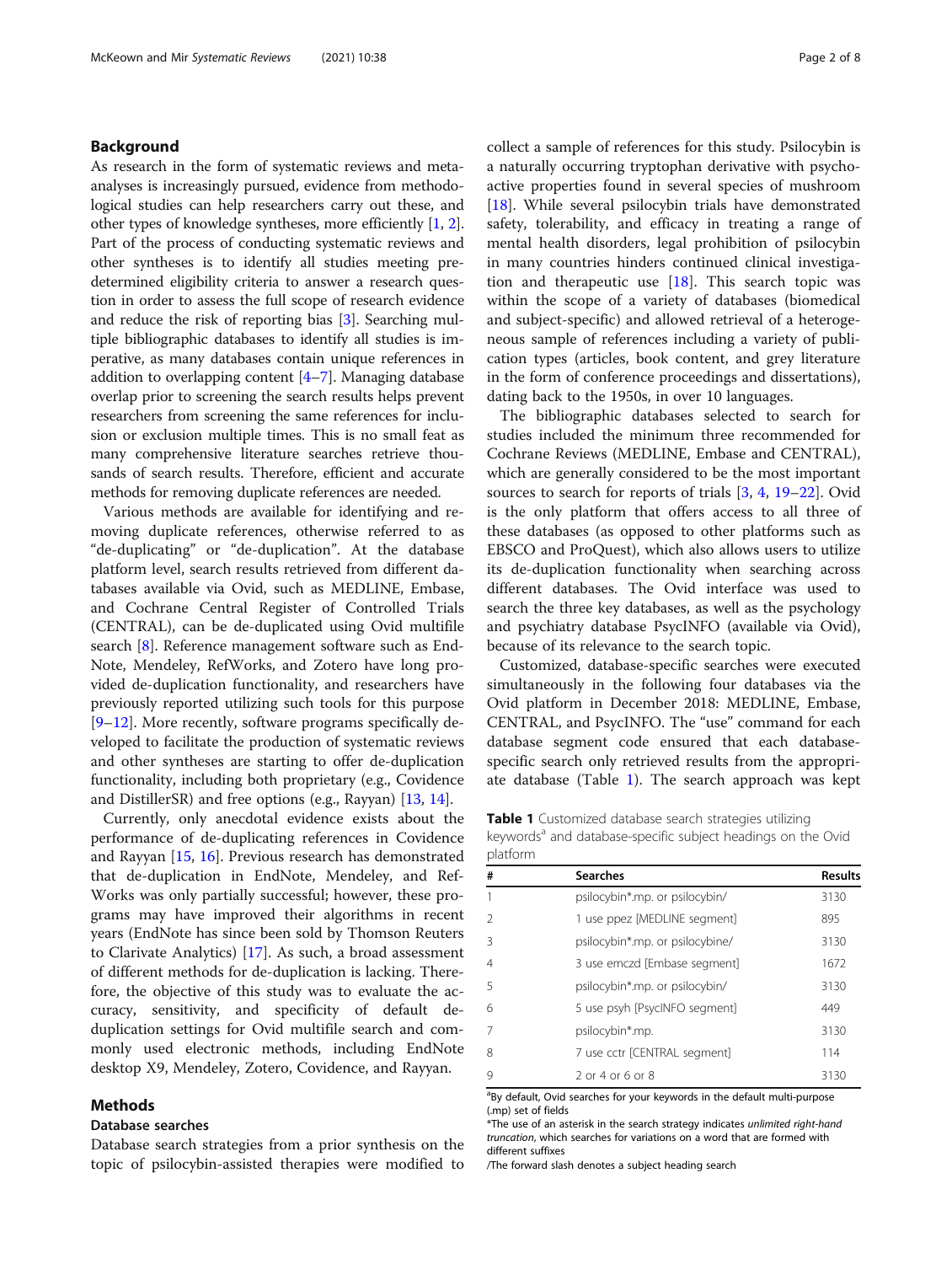simple by searching for a single concept only (psilocybin), and yet fairly comprehensive for a systematic review search by using a combination of keywords and database-specific subject headings.

# De-duplication

To evaluate the six different methods of de-duplication, a benchmark set of de-duplicated search results was created through manual review of each reference (manual abstraction). Detailed steps for performing the manual abstraction are provided in Table 2. Consistent with the duplicate detection research conducted by Rathbone et al., "[a] duplicate record was defined as being the same bibliographic record (irrespective of how the citation details were reported, e.g. variations in page numbers, author details, accents used or abridged titles)" [[23](#page-7-0)] p. 3. If the same study reported their results in a conference abstract/paper as well as a journal article, these references were not considered duplicates because they have separate bibliographic records. Detailed steps for de-duplicating references using the default settings in Ovid multifile search, EndNote X9, Mendeley, Zotero, Covidence, and Rayyan are provided in Additional file [1](#page-6-0). Some of these software programs have made information about their default de-duplicating algorithms openly available on their website [[24](#page-7-0)–[26](#page-7-0)]. For example, the EndNote X9 User Guide states that "[b]y default, references are considered duplicates if they have the same reference type (such as Journal Article or Book), and the Author, Year, and Title fields are identical" ([\[26](#page-7-0)] p. 1).

# Analysis and outcomes

The benchmark set was used as the reference when analyzing the de-duplication performance of Ovid multifile search and the different software programs. False negatives and false positives were identified and recorded for each method, where false negatives represent references incorrectly identified as non-duplicates and retained, and false positives represent references incorrectly identified as duplicate references and flagged for removal. The study outcomes of accuracy, sensitivity, and specificity were reported with 95% confidence intervals using the Clopper-Pearson exact method [[27\]](#page-7-0). Accuracy was defined as the proportion of correctly identified references (duplicate and non-duplicate) in relation to the benchmark set, sensitivity referred to the proportion of correctly identified duplicate references, and specificity related to the proportion of correctly identified nonduplicate references. False positives from each deduplication method were further described by publication type, year, and language. Proportions were compared using exact binomial probabilities to identify any significant differences between primary research vs. nonprimary research publications. Statistical significance was reached at  $p < 0.05$ .

# Missing data

In some cases, it was necessary to retrieve the full-text publication of false-positive duplicate references to determine the publication type and language. When verification was needed, we were unable to obtain the fulltext publications for 10 EndNote X9 (5%) and 2 Rayyan (4%) false positives.

# Results

The literature search strategy retrieved 3130 references in total from all four bibliographic databases on the Ovid platform (MEDLINE—895; Embase—1672; PsycINFO— 449; CENTRAL—114). Following manual abstraction, the number of duplicates identified was 1238, leaving a benchmark set of 1892 unique, de-duplicated references (Fig. [1](#page-3-0)).

Following de-duplication using the default algorithm of each program, 1982 unique references remained in Ovid, after 1148 duplicates had been removed. Using reference management software, the numbers of unique references remaining after de-duplication were 2215 in EndNote X9 (915 duplicates), 2070 in Mendeley (1060 duplicates), and 2471 in Zotero (640 duplicates). Among review software, 2010 unique references remained in Covidence (1120 duplicates) and 1889 in Rayyan (1241 duplicates). Except Rayyan, all platforms identified fewer

Table 2 Steps for performing the manual abstraction

- 1 The citation and abstract fields from the combined database search results on Ovid were exported in Excel Sheet format.
- 2 The Excel Sheet was sorted by publication title.
- 3 Any brackets preceding a publication title (used in Ovid to denote non-English content) were removed and the Excel Sheet was re-sorted by publication title.
- 4 Duplicates were identified manually and highlighted.
- 5 The Excel Sheet was then sorted by author.
- 6 Duplicates were identified manually and highlighted.
- 7 Abstracts were used in steps 4 and 6 above to verify duplicate references, as needed. In some cases, if abstracts were not available, the full-text articles were retrieved.
- 8 Unique references were moved into a separate Excel Sheet to serve as the benchmark set.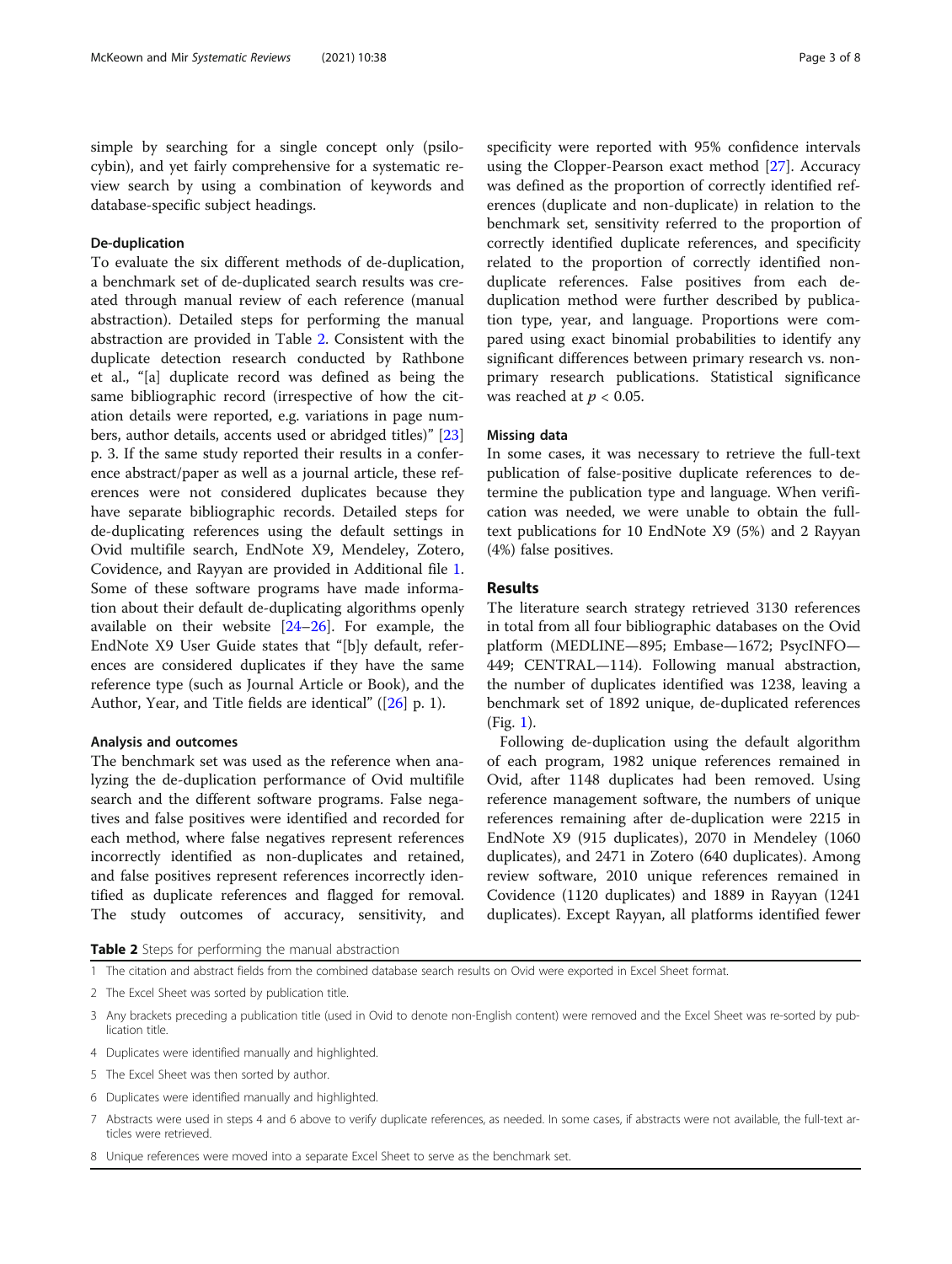

<span id="page-3-0"></span>

duplicates than the benchmark set obtained through manual abstraction (Fig. 1).

Compared to the benchmark set, all platforms failed to correctly identify certain duplicate references for exclusion (i.e., false negatives). The number of these false negatives ranged from 49 to 599, with the highest categorized in EndNote X9 and Zotero (Fig. 1). In comparison, the number of references incorrectly identified as duplicates for exclusion (i.e., false positives) showed a narrower spread, ranging from 0 in Ovid, to 208 in End-Note (Fig. 1). Using these results, we found that the most accurate methods for identifying duplicate references were Ovid, Covidence, and Rayyan (Table 3). Rayyan demonstrated the highest sensitivity for duplicate

references, while Ovid and Covidence possessed the highest specificity (Table 3).

Lastly, we specifically analyzed the false-positive references marked for exclusion by each de-duplication method by publication date, language, and type. There was no clear trend noted in the analysis of these references by year of publication (data not shown). However, it became clear that most of these references were for English language publications, ranging from 85 to 100% (Table [4\)](#page-4-0).

We then categorized the false positives by publication type, with the goal of identifying the number of excluded references that reported on primary research, and further classified these references as either full-text articles

Table 3 Accuracy, sensitivity, and specificity of default algorithms for each de-duplication method, presented with 95% confidence intervals

|                       | Accuracy            | Sensitivity           | <b>Specificity</b>    |
|-----------------------|---------------------|-----------------------|-----------------------|
| Ovid multifile search | 0.97(0.96, 0.98)    | 0.93(0.91, 0.94)      | 1.00(0.99, 1.00)      |
| EndNote X9            | $0.76$ (0.75, 0.78) | 0.57(0.54, 0.60)      | $0.89$ $(0.88, 0.90)$ |
| Mendeley              | 0.93(0.92, 0.94)    | 0.84(0.82, 0.86)      | 0.99(0.986, 0.995)    |
| Zotero                | 0.80(0.79, 0.82)    | $0.52$ (0.49, 0.54)   | 0.99(0.98, 0.993)     |
| Covidence             | 0.96(0.95, 0.97)    | 0.90(0.89, 0.92)      | 1.00 (0.996, 1.00)    |
| Rayyan                | 0.97(0.96, 0.974)   | $0.96$ $(0.95, 0.97)$ | 0.97(0.96, 0.98)      |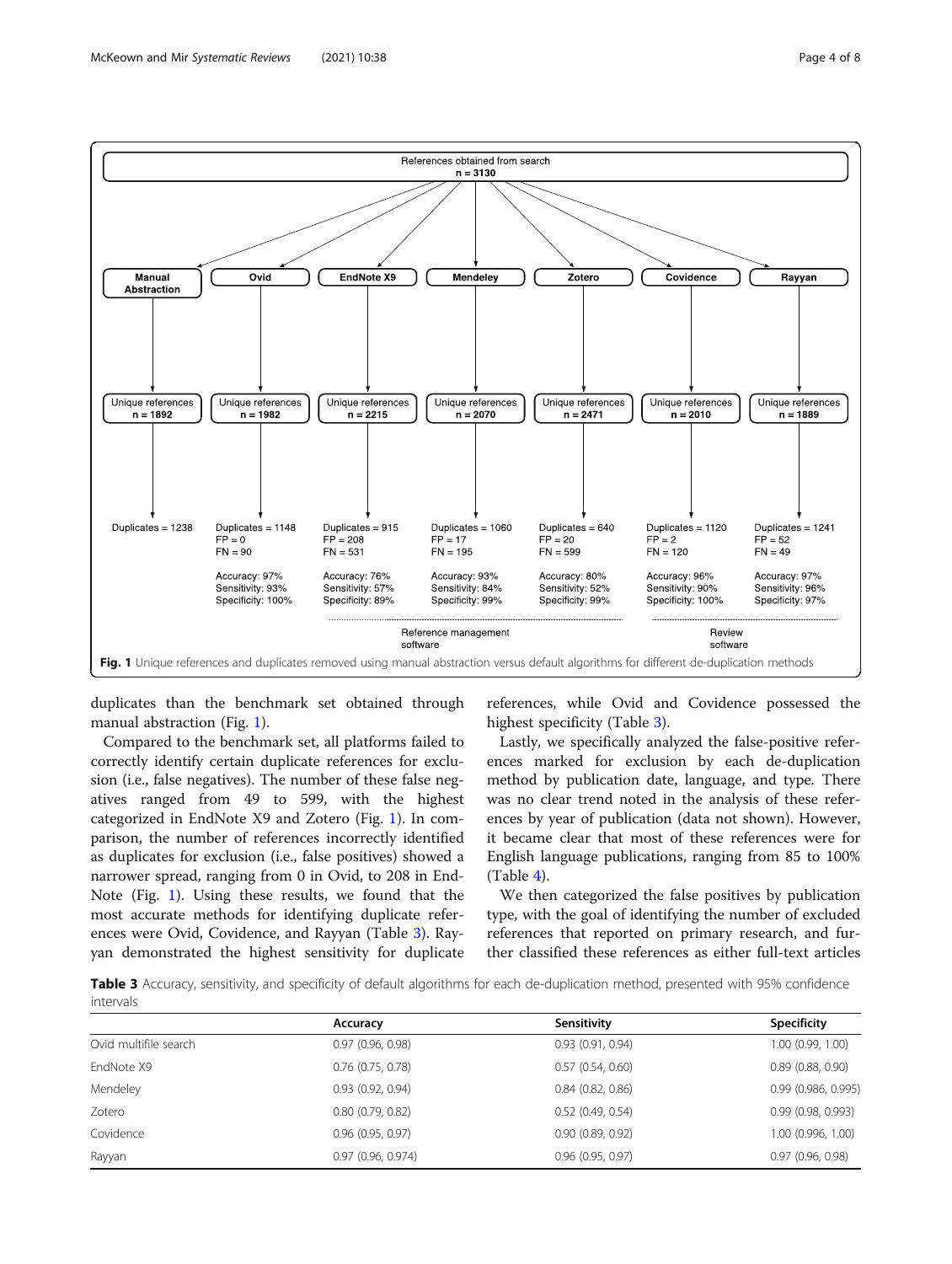<span id="page-4-0"></span>Table 4 False positives from default algorithms for each deduplication method by language

|                       | <b>English</b>   | Non-English      |
|-----------------------|------------------|------------------|
| Ovid multifile search | $\left( \right)$ | $\left( \right)$ |
| FndNote X9            | 190/208 (91%)    | 18/208 (9%)      |
| Mendeley              | 16/17 (94%)      | 1/17(6%)         |
| Zotero                | 19/20 (95%)      | 1/20 (5%)        |
| Covidence             | 2/2 (100%)       | $0/2$ (0%)       |
| Rayyan                | 44/52 (85%)      | 8/52 (15%)       |

or conference abstracts/proceedings. When the bibliographic information provided by the database(s) could not be used to verify if primary research was reported, the full-text article itself was retrieved and reviewed wherever possible. Non-primary research publications included secondary studies, reviews, editorials, opinion pieces, etc. Except Covidence, false positives flagged by all the de-duplication methods included references that reported on primary research; these included 85/208 in EndNote X9, 4/17 in Mendeley, 11/20 in Zotero, and 16/52 in Rayyan (Table 5, Fig. [2](#page-5-0)). In Zotero, there was no significant difference between the proportions of false-positive primary research publications and nonresearch publications; however, in EndNote X9, Mendeley, and Rayyan, the proportion of false-positive nonresearch publications was significantly greater than primary research publications.

## **Discussion**

Researchers should consider utilizing electronic methods for de-duplicating search results to expedite the review process while being careful not to introduce a new source of bias through unintended exclusion of eligible studies. In this study, we found that the accuracy of default de-duplication algorithms in Ovid multifile search (97% [96–98]), Covidence (96% [95–97]), and Rayyan (97% [96–97.4]) significantly outperformed reference management software: EndNote desktop X9 (76% [75– 78]), Mendeley (93% [92–94]), and Zotero (80% [79– 82]). The specificity of different de-duplication methods was of particular interest though, since removing false positives from the screening process may result in missing eligible studies and introduce bias to syntheses. Among these, the exclusion of primary research studies may be particularly detrimental to evidence syntheses. Incomplete identification of relevant studies can also result in discrepancies between systematic reviews, which diminishes the usefulness of producing high-level research evidence in the first place: "navigating through these discrepancies can be demanding even for investigators who are well trained in evidence-based medicine and highly conversant on these methods" ([\[2\]](#page-7-0) p. 492,  $[28]$  $[28]$ .

This study replicated previous research findings where using Ovid multifile search was the only de-duplication method that did not result in false positives, while also retaining a lower number of false negatives, comparatively [[17\]](#page-7-0). Ovid may be able to circumvent false positives because the database platform has access to more bibliographic information for each record than what is exported to software programs (often just the citation and abstract information). Research teams with access to the three minimum databases recommended for Cochrane Reviews (MEDLINE, Embase, and CENTRAL) on the Ovid platform (as opposed to using PubMed or Wiley for example) can safely and effectively deduplicate search results using Ovid multifile search [\[3](#page-7-0)]. However, this may still be of limited usefulness if additional bibliographic databases on other platforms such as EBSCO, ProQuest, or Web of Science will be searched to identify studies as well. In such cases, research teams may still benefit from pre-emptively de-duplicating search results retrieved from Ovid databases before exporting the search results to a reference manager or review software program. This may be particularly efficient for research teams who otherwise use reference management software for the de-duplication process, as these programs retained the highest number of false negatives compared to systematic review software. Proper utilization of Ovid multifile search is highly technical. Result sets which contain more than 6000

Table 5 False positives from default algorithms for each de-duplication method by publication type

|                         | Primary research publications |                                  |              | Non-primary              |
|-------------------------|-------------------------------|----------------------------------|--------------|--------------------------|
|                         | <b>Full-text articles</b>     | Conference proceedings/abstracts | All          | research<br>publications |
| Ovid multifile search   | 0                             |                                  |              |                          |
| EndNote X9 <sup>a</sup> | 81/208 (39%)                  | 4/208 (2%)                       | 85/208 (41%) | 113/208 (54%)            |
| Mendeley                | 3/17 (18%)                    | 1/17(6%)                         | 4/17(24%)    | 13/17 (76%)              |
| Zotero                  | 1/20 (5%)                     | 10/20 (50%)                      | 11/20 (55%)  | 9/20(45%)                |
| Covidence               | $0/2$ (0%)                    | $0/2(0\%)$                       | $0/2$ (0%)   | 2/2 (100%)               |
| Rayyan <sup>b</sup>     | 1/52 (21%)                    | 5/52 (10%)                       | 16/52 (31%)  | 34/52(65%)               |

<sup>a</sup>Unable to retrieve full-text publication for 10 false-positive duplicate references within EndNote X9

<sup>b</sup>Unable to retrieve full-text publication for 2 false-positive duplicate references within Rayyan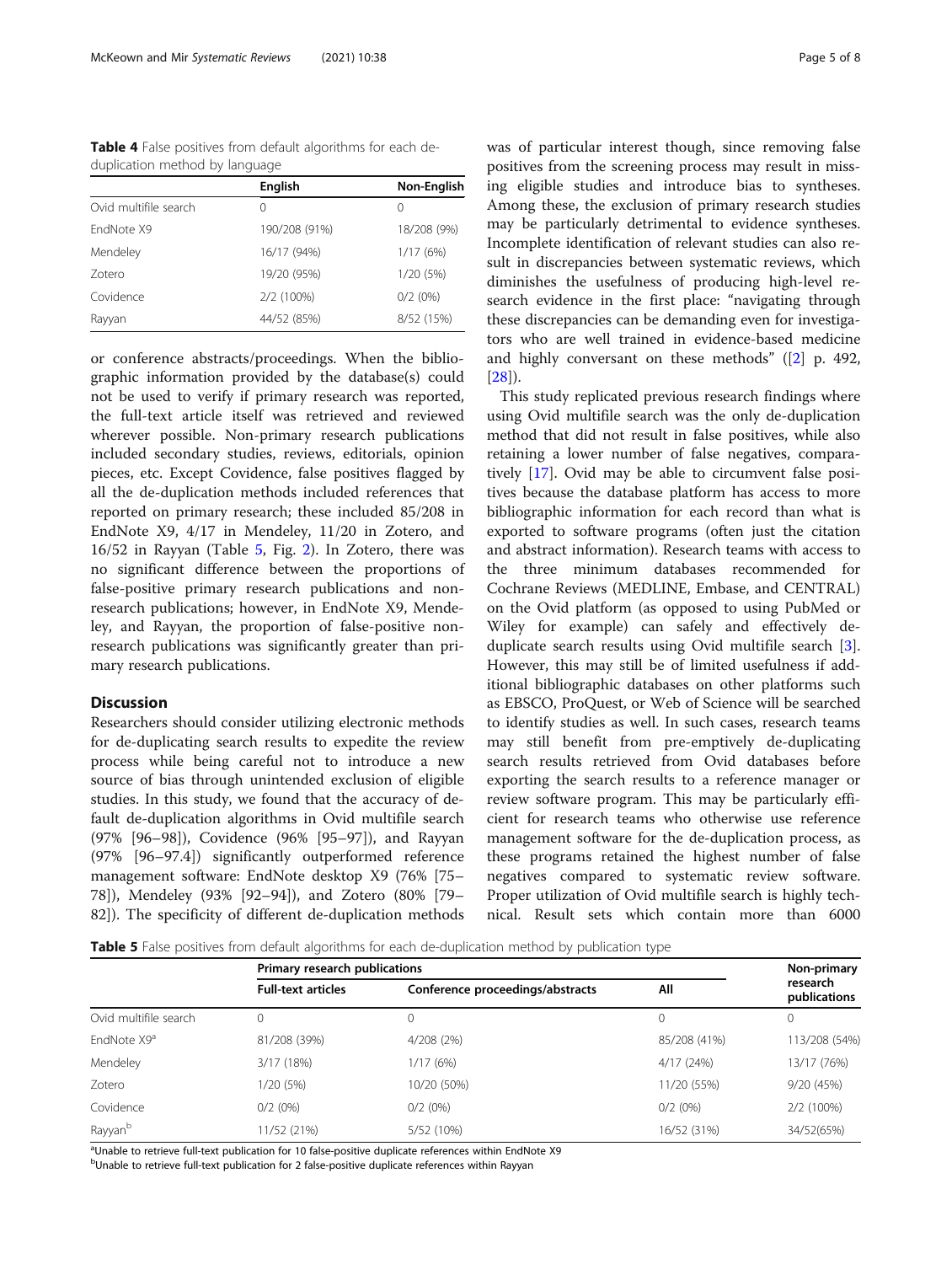<span id="page-5-0"></span>

references cannot be de-duplicated; however, there are workarounds such as batching results into smaller sets using publication date ranges, for example. Working with a librarian can help researchers develop and execute complex and comprehensive database searches and is a best practice recommendation by international review collaborations [\[3](#page-7-0), [29](#page-7-0), [30](#page-7-0)].

After Ovid, Covidence derived the lowest number of false positives. The 2 false positives derived by this systematic review software program were publication types that did not contain original research (an editorial and book volume). It is worth noting that two of the three de-duplication methods with the highest specificity are subscription-based, proprietary options: Ovid (100% [99–100]) and Covidence (100% [99.6–100]). The default de-duplication settings in the other subscription-based, proprietary option (EndNote X9), was outperformed in specificity as well as accuracy and sensitivity by the three free-to-use options (Mendeley, Zotero and Rayyan).

Another considerable strength of de-duplicating references using Ovid multifile search or Covidence is that the process is fully automated, so duplicate references are automatically removed from the unique references and user mediation was not necessitated. In both cases, it is still possible to review which references were identified and removed as duplicates to look for false positives. However, this potentially time-consuming task is presumably not necessary in Ovid, since this de-duplication

method has not been shown to derive false positives and may not be worthwhile in Covidence, which derived only 2 false positives that did not consist of original research in this study. Even so, if researchers decide to review duplicates in Covidence, they have the option to change its status to "not a duplicate," which moves the reference over to the set of unique references to be screened.

Rather than employing full automation, the other four de-duplication methods evaluated in this study (EndNote X9, Mendeley, Zotero and Rayyan) have been designed to employ user oversight to guide decision-making for duplicates that are not exact matches. However, End-Note X9 allows users to merge duplicates as a batch rather than reviewing each potential duplicate individually. We do not recommend this approach as it derived the highest number of false positives in the present study. To maintain the highest possible recall in EndNote X9, researchers should consider utilizing a validated method for optimizing the de-duplication configuration, or confirming potential duplicates references individually [32]. The latter becomes problematic for researchers when they are left to confirm hundreds or thousands of potential duplicate references, in which case confirming each duplicate may be more work than just screening them all. It would be ideal if a newer version of EndNote X9 could improve the default de-duplication settings, since some researchers may not recognize the need to optimize the configuration, and this may result in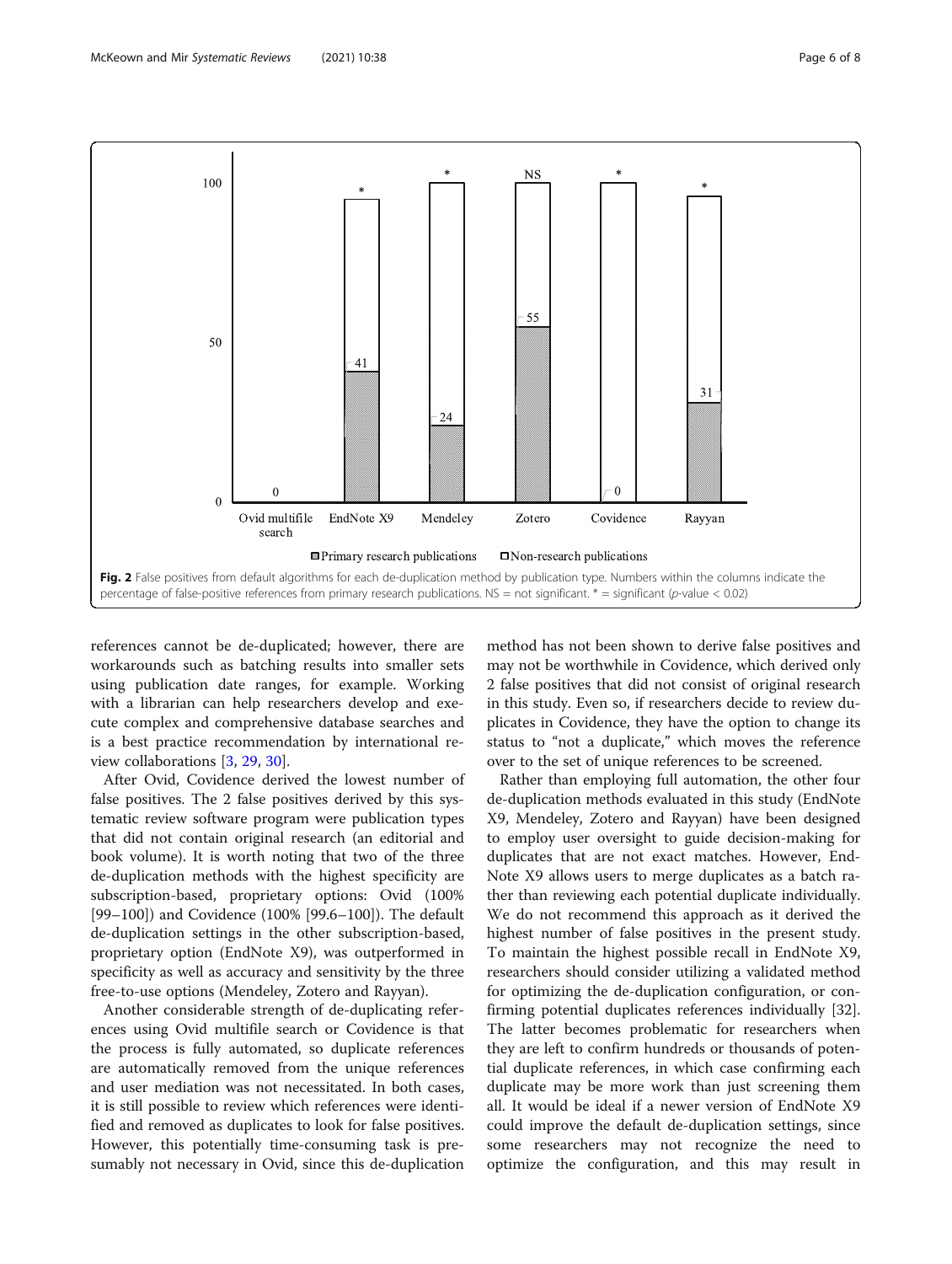<span id="page-6-0"></span>unintentionally removing eligible studies. In regard to the critical appraisal of systematic reviews, it can be difficult for readers to detect if EndNote de-duplication methods may have introduced bias into systematic reviews because many researchers do not explicitly state whether the default settings or the optimized configuration was utilized.

To facilitate user oversight in the process of merging potential duplicates in Mendeley and Rayyan, both programs organize potential duplicates by varying confidence percentages. Future research could compare the efficiency of software programs that embed user oversight and decision-making into the de-duplication process and whether providing confidence percentages expedites the process.

In addition to the de-duplication methods studied here, researchers have made de-duplication modules freely available including Metta and SRA-DM (Systematic Review Assistant – Deduplication Module) [[31,](#page-7-0) [32](#page-7-0)]. These modules have been criticized for being impractical because they require uploading large files to an online platform  $[31]$  $[31]$ , which may partially explain why few systematic reviews report using these programs. Limited functionality in each of these modules prevented them from being evaluated in this study; Metta is designed for researchers who search MEDLINE via PubMed and not Ovid, and SRA-DM is designed for de-duplicating search results of less than 2000 references.

Strengths of the present study include evaluating the performance of the de-duplication process in systematic review software programs and the reference manager Zotero for the first time, as well as being the first study to analyze the characteristics of false positives derived from different de-duplication methods. Study limitations include using a sample of references that were retrieved from databases on the Ovid platform only. References exported from other search platforms (PubMed, EBSCO, ProQuest, Wiley, etc.) may behave differently. It was not possible to evaluate the new version of RefWorks in this comparison because the reference manager was unable to download one of the pre-saved sets of 1000 references exported from Ovid (the RIS file was too large at 5584 KB). This evaluation of default de-duplication algorithms does not consider user oversight processes built into some of the software programs. For this reason, the performance of DistillerSR was not compared in this study, as support staff for this proprietary systematic review software expressed that the necessity of user oversight built into their program would render an inequitable comparison to fully automated processes in programs like Covidence [\[33\]](#page-7-0). This research was conducted between December 2018 and January 2020 and the findings may become outdated as software programs are updated, or new versions become available. Research

into whether de-duplication performance is impacted by different subject/topical searches is lacking and further investigation is needed in this area.

# Conclusions

This research demonstrates how well default algorithms for various de-duplication methods perform and provides strategies for improving their performance. These important considerations can help prevent researchers from unintentionally removing eligible studies and introducing bias into evidence syntheses. Two of the three de-duplication options with the highest specificity in this study (Ovid and Covidence) were also the most efficient methods, as they were fully automated. Electronic deduplication methods that build in user oversight for merging duplicate references presumably perform better when users review and confirm which references are true duplicates, but this may be very time intensive. When choosing database platforms and software programs to facilitate the review process, researchers should consider de-duplication performance in combination with the availability and performance of other program functionalities such as screening references, resolving conflicts and extracting data.

#### Supplementary Information

The online version contains supplementary material available at [https://doi.](https://doi.org/10.1186/s13643-021-01583-y) [org/10.1186/s13643-021-01583-y](https://doi.org/10.1186/s13643-021-01583-y).

Additional file 1. Steps for performing the manual abstraction and deduplicating references using default settings in various programs

#### Abbreviations

CENTRAL: Cochrane central register of controlled trials

#### Acknowledgements

Not applicable.

#### Authors' contributions

SM executed the searches, developed the benchmark set, and de-duplicated the references using the reported methods. SM and ZMM performed the data analysis, interpreted the results, and wrote the manuscript. The authors read and approved the final manuscript.

### Funding

This study was not funded or sponsored.

#### Availability of data and materials

The datasets generated and analyzed during the current study are openly available in the Scholars Portal Dataverse repository, licensed under a [Creative Commons Attribution-ShareAlike 4.0 International License,](http://creativecommons.org/licenses/by-sa/4.0/) [\[https://](https://doi.org/10.5683/SP2/5TNOZ4) [doi.org/10.5683/SP2/5TNOZ4\]](https://doi.org/10.5683/SP2/5TNOZ4).

#### Ethics approval and consent to participate

We did not require ethics approval to conduct this study.

#### Consent for publication Not applicable.

#### Competing interests

The authors have no conflicts of interest to declare.